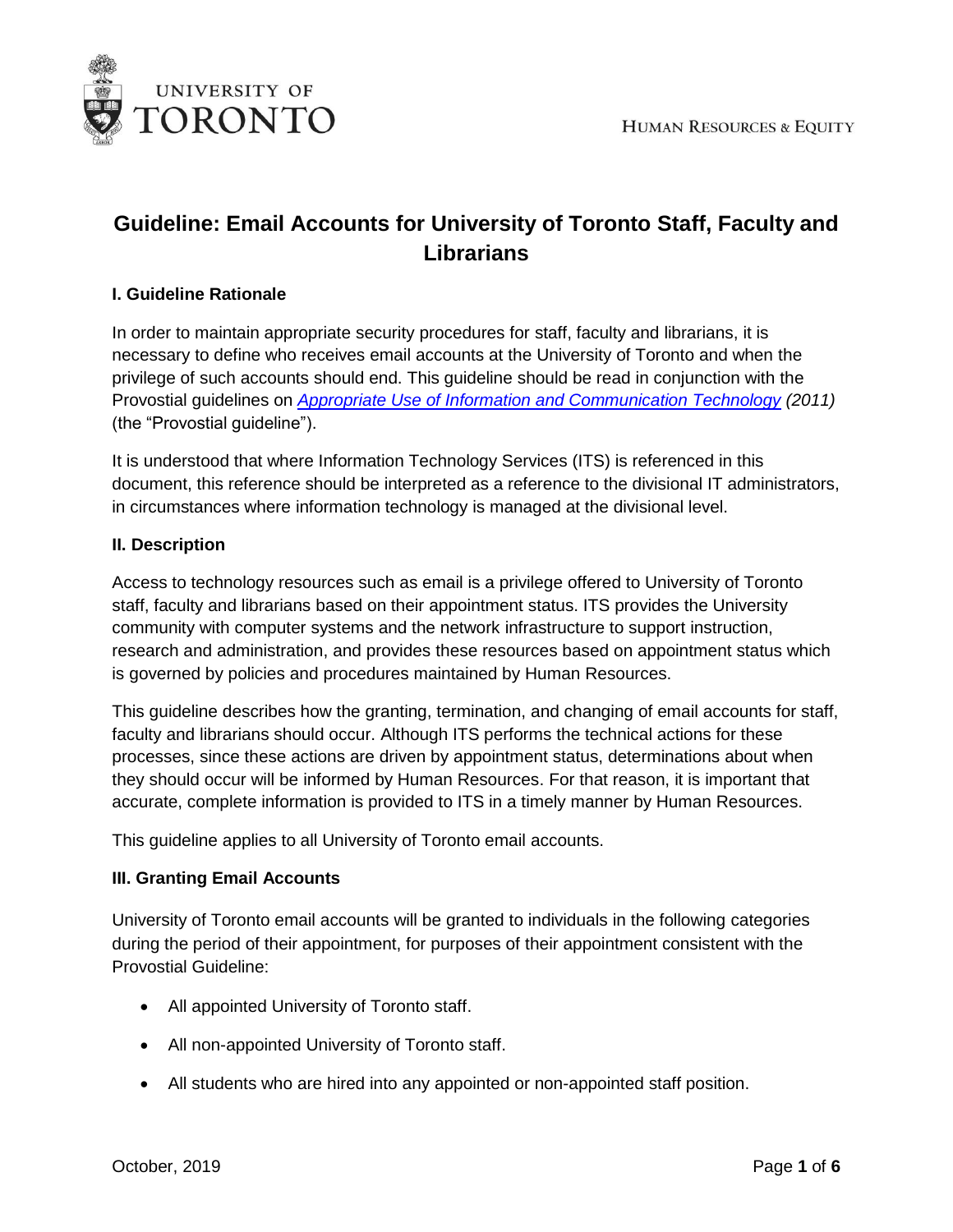

- University of Toronto Faculty appointments, including but not limited to tenure stream / tenured appointments, teaching stream appointments, and contractually limited term appointments.
- University of Toronto Librarians, including librarians with contractually limited term appointments, librarians who are permanent status stream and those who have obtained permanent status.
- All full-time, part-time and adjunct clinical faculty members who hold an academic appointment in a clinical department of the University of Toronto Faculty of Medicine, regardless of whether such clinical faculty member is an employee of the University.
- All status-only, adjunct and visiting faculty.

University of Toronto email accounts may be granted to individuals as determined by their relationship with the University and in consultation with the department in which the relationship is based.

In special circumstances and where it has been authorized by the Department Manager, it is possible to assign email accounts to consultants and / or contractors on a case-by-case basis for a limited time period where necessary for the services being provided.

# **IV. Deactivation of Email Accounts**

When an individual's appointment with the University ends, they are no longer entitled to retain University of Toronto email accounts. Therefore, the individual's University of Toronto email account will be deactivated and the individual will no longer have access to their email account after the appointment has ended. The timing of deactivation of University of Toronto email accounts depends upon the way in which the appointment ends, as set out further below.

# **Termination for Cause**

Staff members, faculty and librarians whose employment is terminated for cause should have their email account deactivated by ITS and access to any institutional accounts terminated as soon as possible. The date beyond which they will no longer have access to their email account should be set out in their termination letter by Human Resources.

Email data identified by the employee's direct supervisor or manager as relevant for either record-keeping or succession purposes may be saved by the supervisor/manager.

Employees will have access to their email account at a mutually agreeable time to save or transfer any personal email prior to the account closure date, non-work-related email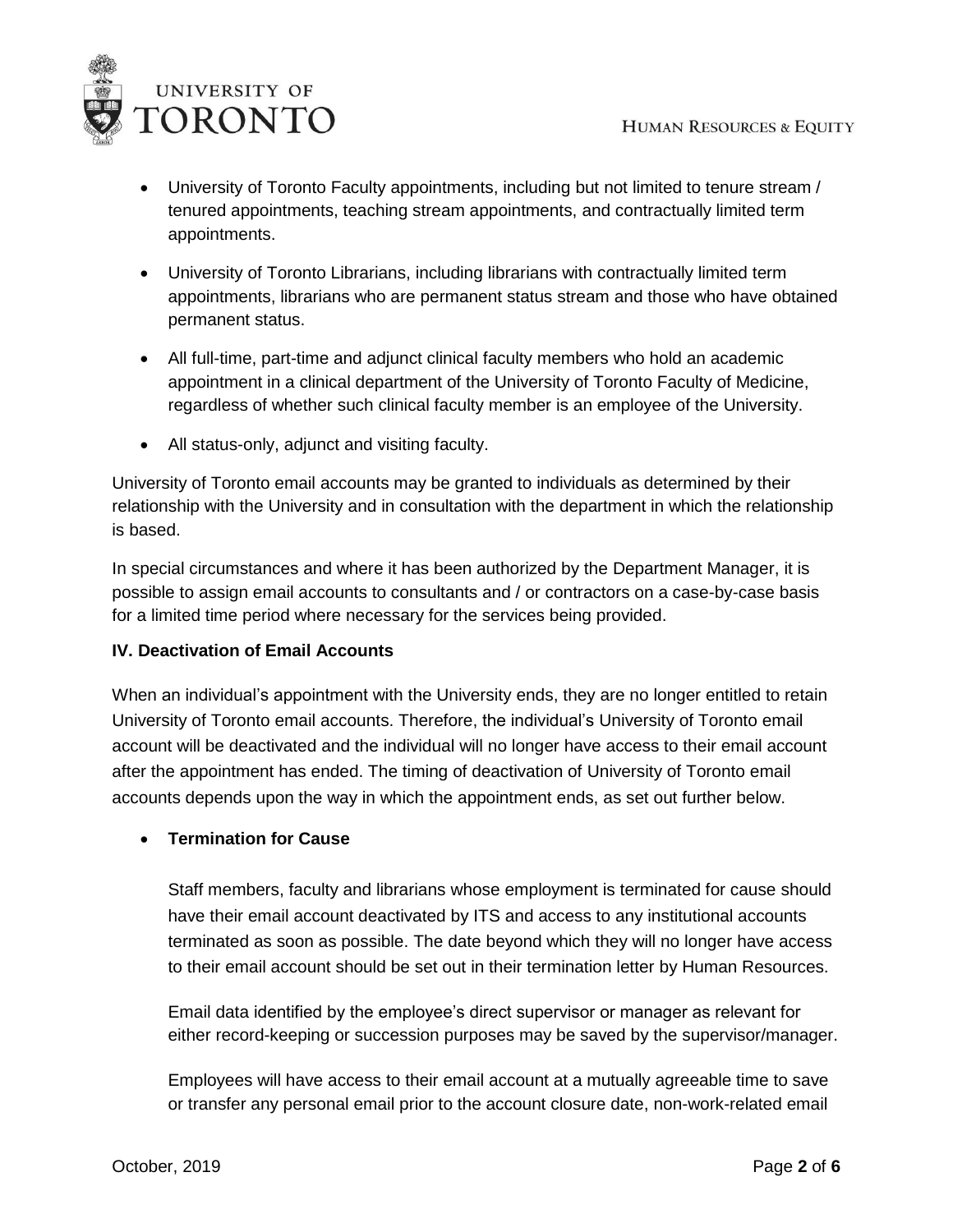

to an alternative email address. This can be done after the termination and should be done under supervision of HR.

The entire contents of the email account should be retained for two years in the event of litigation. Legal counsel in the Office of the Vice-President, Human Resources & Equity should be consulted before the contents are permanently destroyed.

# **Termination (not for cause – including end of term employment)**

Staff members whose employment is terminated (not for cause) will have their email accounts deactivated by ITS effective the date specified in their termination letter.

Email data identified by the employee's direct supervisor or manager as relevant for either record-keeping or succession purposes may be saved by the supervisor/manager.

Employees will be given a reasonable opportunity (which usually will be the working notice period) to save or transfer any personal, non-work-related email to an alternative email address. This should be done prior to the account closure date and can be done under supervision of HR.

The entire contents of the email should be retained for two years in the event of litigation. Legal counsel in the Office of the Vice-President, Human Resources & Equity should be consulted before the contents are permanently destroyed.

# **Staff who retire or resign**

Staff members who retire will have their email account deactivated by ITS effective their last worked day.

Email data identified by the employee's direct supervisor or manager as relevant for either record keeping or succession purposes may be saved by the supervisor/manager.

#### **Faculty members and Librarians who leave the University**

Faculty members and Librarians who leave before retirement are typically entitled to keep their email account for one year from their termination date.

Faculty members in the tenure stream or continuing teaching stream and Librarians who retire from the University will retain their email account indefinitely.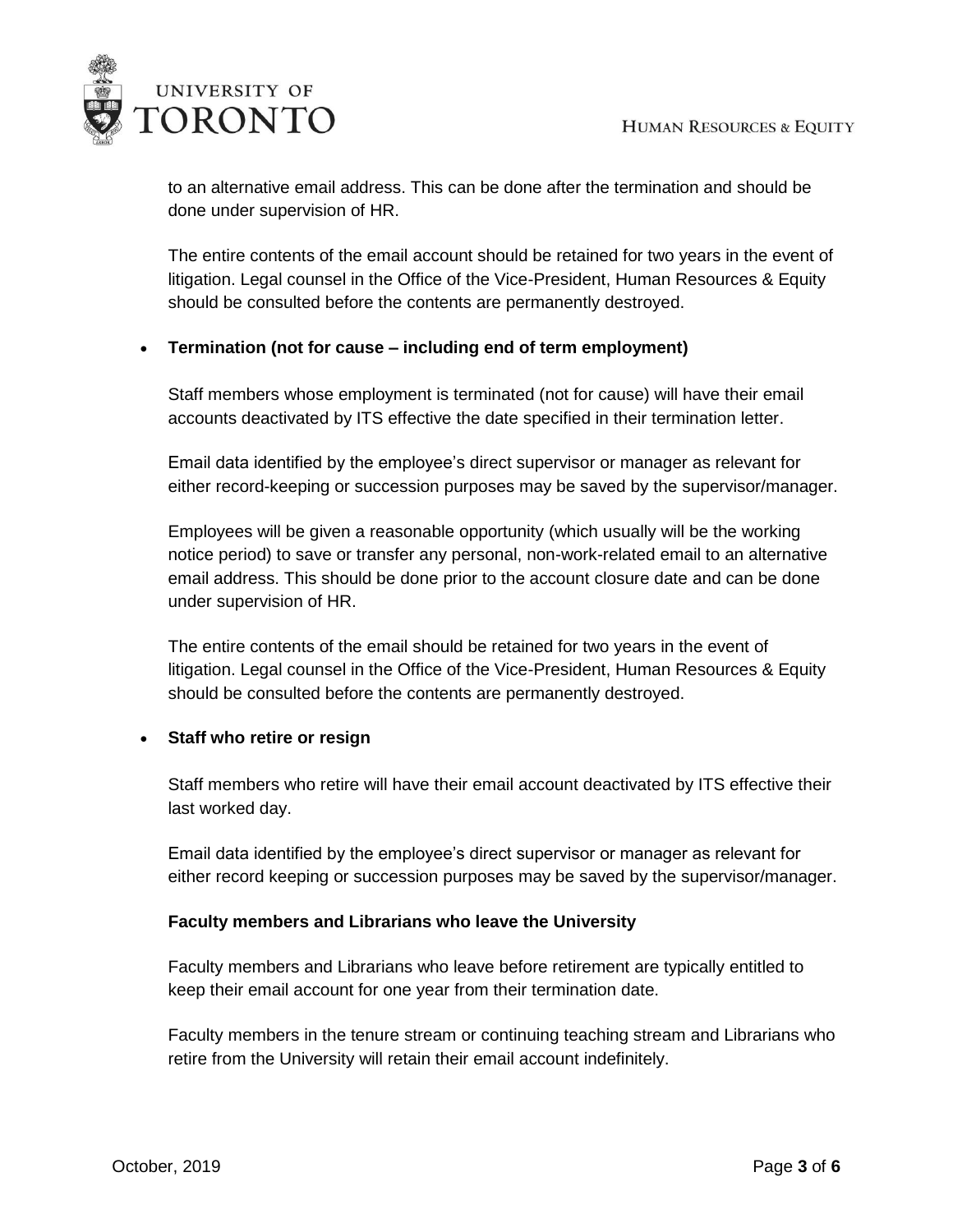

Adjunct, status-only, part-time faculty, contractually limited term appointments (CLTA), visiting faculty and clinical faculty members will retain their email account for a period of six (6) months after the end of their appointment, unless the member and ITS are informed otherwise by the Office of the Vice-Provost, Faculty & Academic Life. CLTA or part-time faculty who retire from the University will retain their email account indefinitely.

Requests for exceptions should be brought to the Office of the Vice-Provost, Faculty & Academic Life.

# **Redeployment / Relocation Pool**

Staff members who enter the redeployment / relocation pool will retain their email account for the duration of their time in the pool. If the employee is not hired into a new position, their email account will be deactivated by ITS effective the employee's last day in the pool.

Email data identified by the employee's direct supervisor or manager as relevant for either record-keeping or succession purposes may be saved by the supervisor/manager.

## **Secondments**

Staff members who are seconded to a new position within the University will retain their email account and will be able to continue accessing shared work product in their home position unless operational demands require otherwise (e.g., confidentiality reasons).

Relevant email data related to the employee's home position should be saved by the employee and provided to the new incumbent (should the position be backfilled) or their direct supervisor or manager at the start of the secondment. At the end of the secondment, relevant email data related to the employee's secondment should be saved by the employee and provided to the secondment supervisor or manager.

# **Internal Transfers**

Staff members who transfer to a new work unit within the University will retain their email account.

Relevant email data related to the employee's original position should be saved by the employee and provided to the employee's original direct supervisor or manager, and removed from the employee's email account, effective the employee's last day in the original position.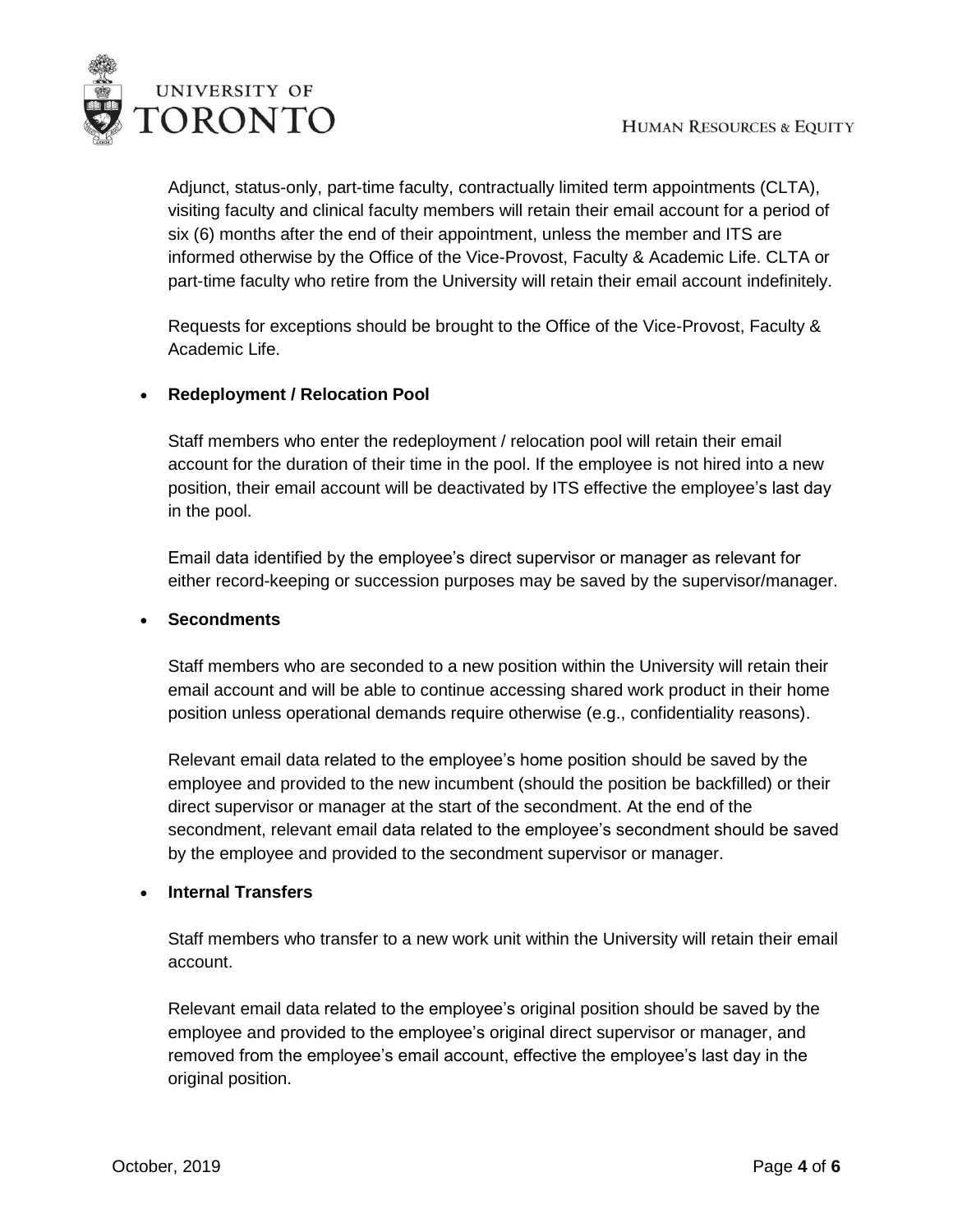

## **Staff members, Faculty and Librarians On Leave of Absence**

Staff members, faculty and librarians who are on authorized leave (including those in receipt of benefits under the long term disability (LTD) plan) will retain their email account for the duration of the authorized leave. If the employee staff member retires before returning from leave, their email account will be deactivated by ITS effective their last day on leave.

Relevant email data related to the employee's position from which they are on leave should be saved by the employee's direct supervisor or manager, and removed from the employee's email account, effective the employee's last day in the position prior to the leave beginning.

In addition to the above, the University reserves the right to deactivate an employee's email account, either temporarily or permanently, at any time for business reasons.

After an individual's employment relationship with the University ends, the University reserves the right to access the former employee's email data/account on an as-needed basis.

#### **V. Email Addresses for former employees who are current students and/or alumni**

#### *Alumni*

Alumni whose employment relationship with the University ends will have their University of Toronto email address deactivated.

Alumni will be able to retain their alumni email address.

#### *Students*

Students whose employment relationship with the University ends will have their University of Toronto email address deactivated.

Students will be able to retain their student email address.

#### **VI. Deactivation Process**

The deactivation process will be the joint responsibility of the divisional HR office and/or business office and ITS. The divisional HR office and/or business office will initiate and provide instructions and ITS will implement the instructions.